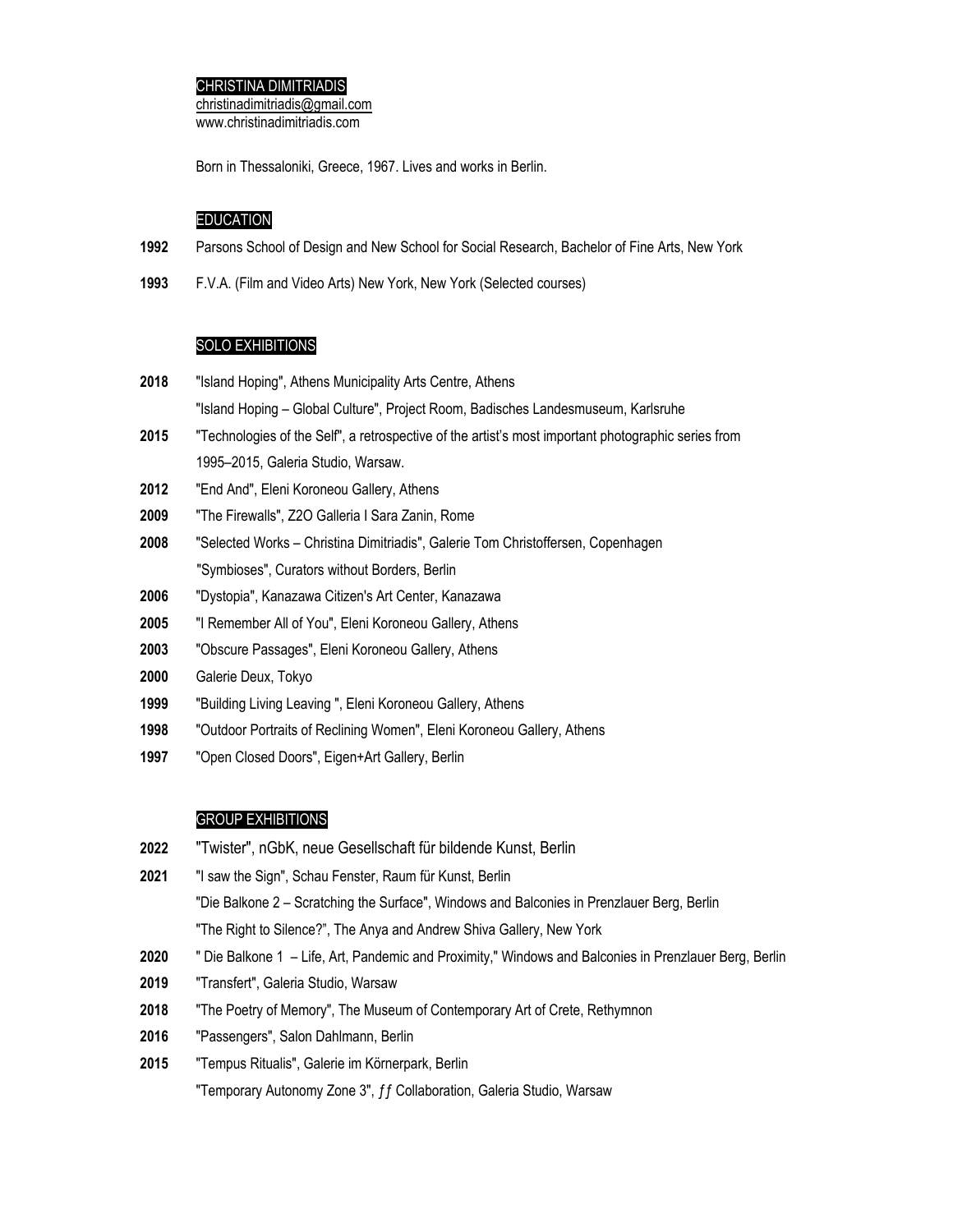| 2014 | "Tempus Ritualis", CACT, Contemporary Art Center of Thessaloniki, Thessaloniki                              |
|------|-------------------------------------------------------------------------------------------------------------|
|      | "Folding Unfolding Space", Galerie Cubus-m, Berlin                                                          |
|      | "The Desire for Freedom", Macedonian Museum of Contemporary Art, Thessaloniki                               |
| 2013 | "Footnote 7 Barburka", TR Warszawa, Warsaw                                                                  |
|      | "The System of Objects", DESTE Foundation, Athens                                                           |
|      | "The History of Painting Revisited", Performative event ff Collaborations, Deutsche Bank KunstHalle, Berlin |
|      | "ff / Forma", ff Collaborations, KW Kunst -Werke, Berlin                                                    |
|      | "The Oracle", ff Collaborations, The Wand, Berlin                                                           |
|      | "Dissident Desire", ff Collaborations, District, Berlin                                                     |
|      | "Erogenous Zone", ff Collaborations / Temporary Autonomy Zone 2, Galerie im Körnerpark, Berlin              |
| 2012 | "A Wonderful Life", Kunsthalle Athena, Athens                                                               |
| 2011 | "A Rock and a Hard Place", Main Program, 3rd Biennale of Contemporary Art, Thessaloniki                     |
|      | "Farewell", Kunsthalle Athena, Athens                                                                       |
|      | "Σύγχρονη Ελληνίδα", The Hub, Athens                                                                        |
|      | "Polyglossia", Onassis Cultural Centre, Athens                                                              |
|      | "Metrospective", PROGRAM, Initiative for Art and Architecture Collaborations, Berlin                        |
| 2010 | "Topos - Time Within Us", Photo Biennale 2010/ 21st International Photography Meeting,                      |
|      | Macedonian Museum of Contemporary Art, Thessaloniki                                                         |
|      | "Topos- Time Within Us", Moscow Photo Biennale 2010, Na Solyanke Art Gallery, Moscow                        |
|      | "Time Within Us", Istanbul Modern, Museum of Modern Art, Istanbul                                           |
| 2009 | "Realities and Possibilities", Gallery Xippas, Athens                                                       |
|      | "Face to Faces", Parallel Program of Thessaloniki Biennale 2, Museum of Photography,                        |
|      | Thessaloniki                                                                                                |
|      | "The First Image", Essay by Denys Zacharopoulos, Centre Régional d'Art Contemporain Languedoc               |
|      | Roussilon, Sète, (C.R.A.C.)                                                                                 |
|      | "10 Aspects of Hellenic photography", Museum of Photography, Thessaloniki                                   |
|      | "Mediterranean", Palazzo Rospigliosi, Rome                                                                  |
| 2008 | "10 Aspects of Hellenic photography", Theatre de la Photograpie et d l' Image, Nice                         |
|      | "Zuhause", Drive Thru Gallery, Bauhaus Stiftung & IBA Staumbau, Achersleben                                 |
|      | "Women Only", Margaris Foundation, Amfilochia                                                               |
|      | "Transexperiences", 798 SPACE, Beijing                                                                      |
|      | "Athensville", Art-Athina, The Garage project, Athens                                                       |
| 2007 | "In Present Tense: Young Greek Artists", EMST National Museum of Contemporary Art, Athens                   |
|      | "Wir Haben keine Probleme", Kusthall, Bergen                                                                |
|      | "Neue Heimat- Contemporary Art in Berlin", Berlinische Galerie, The State Museum for Modern Art,            |
|      | Photography, and Architecture, Berlin                                                                       |
|      | "The Athens Effect: The Photographic Image in Contemporary Art", La Maison                                  |
|      | Européenne de la Photographie, Paris                                                                        |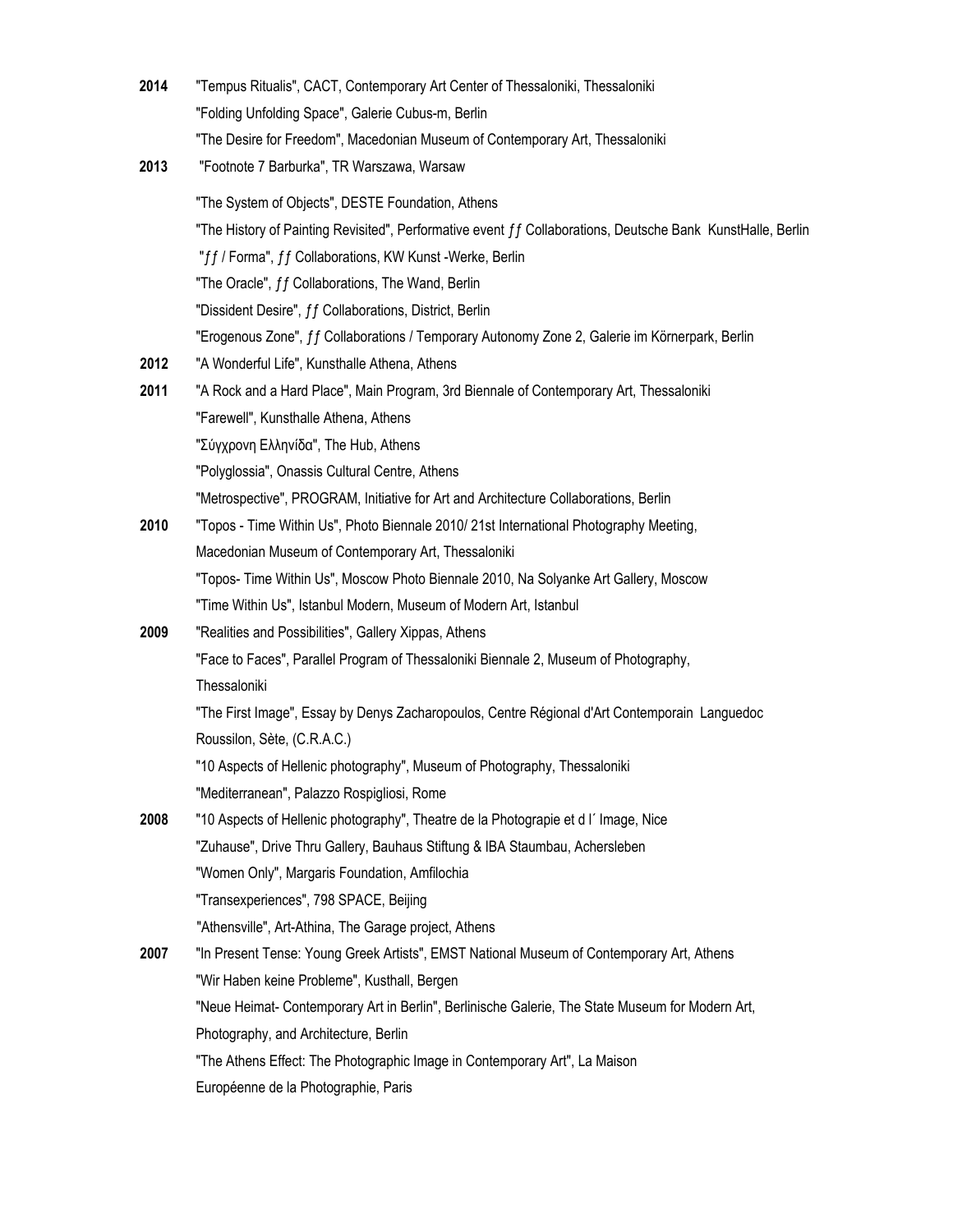|      | "Heterotopias: Recreation maid in Greece", First Contemporary Art Biennale of                               |
|------|-------------------------------------------------------------------------------------------------------------|
|      | Thessaloniki, Alatza Imaret, Thessaloniki                                                                   |
|      | "Opening Hours", Metaxourgio, Athens                                                                        |
|      | "Turbulence", 3rd Auckland Triennial, Auckland                                                              |
| 2006 | "The Athens Effect: The Photographic Image in Contemporary Art",                                            |
|      | Fondazione Mudima, Milan                                                                                    |
|      | "Crossing the Borders", State Museum of Contemporary Art, Thessaloniki                                      |
|      | "An Outing", Beltsios Collection, Contemporary Art in Greece in the 21st Century.                           |
|      | Matsopoulos Mill, Trikala                                                                                   |
| 2005 | "Caravanserai", Artistic Exchanges, International Forum of Visual Art & Art Events, Contemporary Art Centre |
|      | of Caucasus, Tbilisi                                                                                        |
|      | "The Gesture. A Visual Library in Progress", Quarter, The New Center of Contemporary Art,                   |
|      | Florence                                                                                                    |
|      | "The Gesture. A Visual Library in Progress", Macedonian Museum of Contemporary Art, Thessaloniki            |
| 2004 | "Berliner Zimmer", Kodra, Thessaloniki                                                                      |
|      | "Any Place Any", Macedonian Museum of Contemporary Art, Thessaloniki                                        |
|      | "Breakthrough", Alcala 31, Madrid                                                                           |
| 2003 | "Photography Now", Eleni Koroneou Gallery, Athens                                                           |
| 2002 | Biennale European Arti Visive, Premio Del Golfo, La Spezia                                                  |
|      | "The Spirit of the Family," Photographic Center of Skopelos                                                 |
| 2000 | "La Casa, Il Corpo, Il Cuore", National Gallery in Prague                                                   |
| 1999 | "The Passion and The Wave", 6th International Istanbul Biennial                                             |
|      | "La Casa, Il Corpo, Il Cuore", mumok - Museum Moderne Kunst Stiftung Ludwig, Vienna                         |
| 1998 | "Neither Nor", Living Art Museum, Reykjavik                                                                 |
|      | Hoffman Collection, Berlin                                                                                  |
|      | "Acting Out", Silverstein Gallery, New York                                                                 |
| 1997 | "Special Event", Eigen+Art Gallery, Berlin                                                                  |
|      | "Image and Icon: The New Greek Photography 1975-1995", Macedonian Museum of                                 |
|      | Contemporary Art, Thessaloniki                                                                              |
|      | Eigen+Art Gallery, Berlin                                                                                   |
|      | "Greek Realities", Kunsthallen Brandts Klaedefabrik, Odense                                                 |
|      | "Distanz und Domizil", Städtische Galerie Rähnitzgasse, Dresden                                             |
| 1996 | "Spring Collection", DESTE Foundation, House of Cyprus, Athens                                              |
|      | "Station Deutschland", Kampnagelfabrik, Halle K3, Hamburg                                                   |
|      | "Question de Genres", Mai de la Photo, Reims                                                                |
|      | "Suite Substitute II: Tempus Fugit", Hotel du Rhone, Geneva                                                 |
|      | "Greek Realities", Galerie im Marstall, Berlin                                                              |
| 1995 | Eleni Koroneou Gallery, Athens                                                                              |
|      | "Mama & Papa", Eigen+Art Gallery, Berlin                                                                    |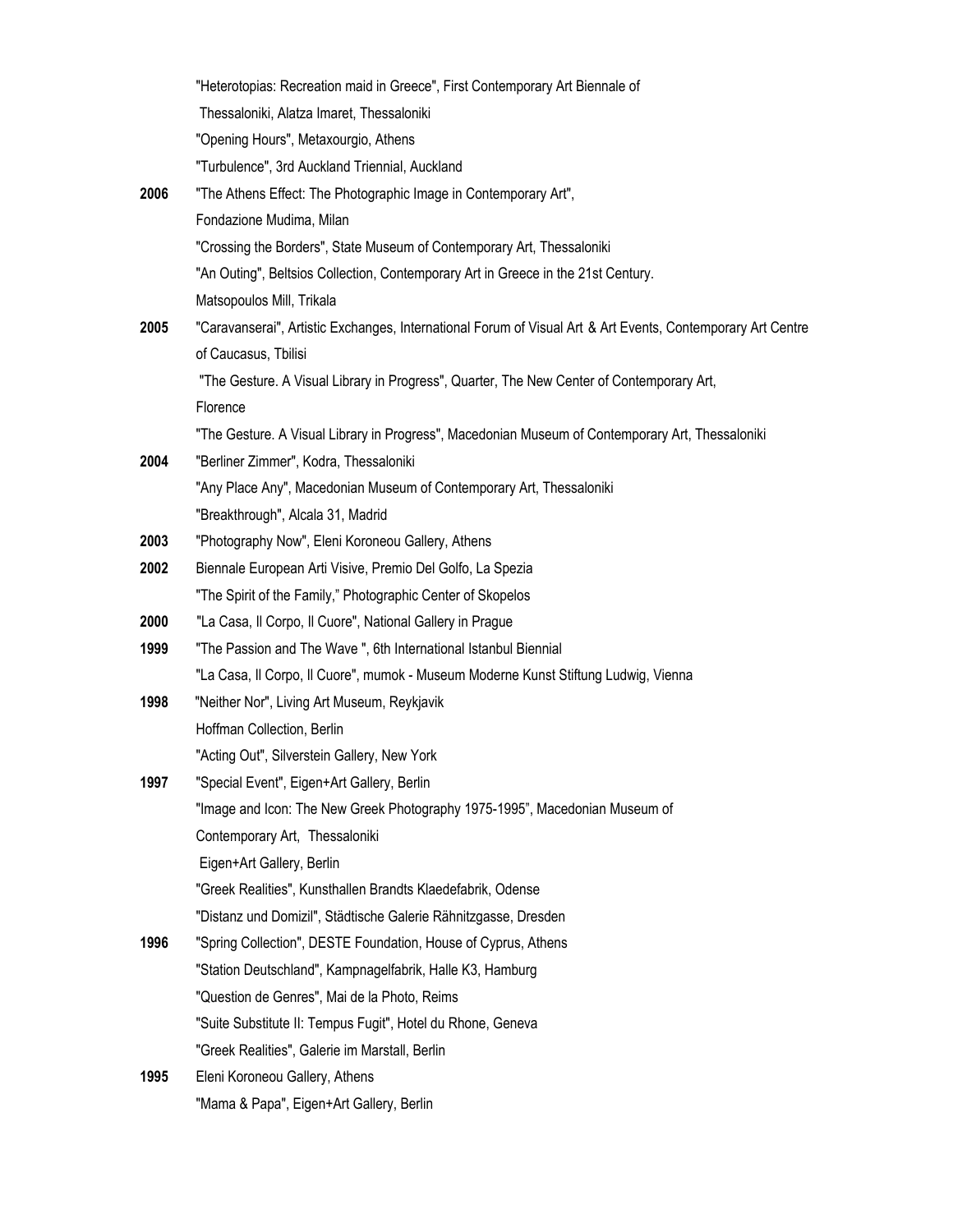"Space Odyssey", Eleni Koroneou Gallery, Athens "Station Deutschland", Künstlerhaus Bethanien, Berlin

- Eigen+Art Gallery, Berlin Eigen+Art at "The Independent Art Space", London
- Visionaire Photography Exhibition" Art 54 Gallery, New York

# ARTIST IN RESIDENCE & SCHOLARSHIPS

- Research Grant, Stiftung Kulturwerk of VG Bild-Kunst, Berlin
- Gate 27, Artist Residency Program, Istanbul
- 2018 Research and production Grant, NEON, Athens
- Artists in residence, Eagle Palace, Chalkidiki
- 2013 Research and production Grant, Outset, GR
- AIR artist-in-residence, Krems an der Donau
- C.A.R.K. International Exchange Of Contemporary Artist In Residence, Kanazawa

### SELECTED TEACHING & WORKSHOPS

- **2021/22** "Social Environment and Self-Image," International Summer Academy of Fine Arts, Salzburg HGB, Hochschule für Grafik und Buchkunst / Academy of Fine Arts, Leipzig
- **2017/14** Adjunct Professor of Art & Photography, New York University, Berlin
- **2016/15** "The Guest as Host ", A collaborative project coordinate by Nina Fischer, Professor for experimental film at UdK, Universität der Künste, Berlin, and Christina Dimitriadis, Professor for contemporary art + photography at NYU, New York University, Berlin, Exhibition Place: Deutsches Haus, New York
- "Lentopia", Kunstuniversität Linz Institut für Bildende Kunst und Kulturwissenschaften, Linz
- "Self-Awareness in Public and Private Space", EMST, National Museum of Contemporary Art, Athens
- "Self-Awareness in Public and Private Space", Kanazawa College of Art, Kanazawa

### LECTURES

- "Island Hoping: The project, the exhibition, the book" Fotodos, Nicosia
- "Island Hoping", Unseen, Amsterdam
- "Island Hoping", Athens Municipality Arts Centre, Athens
- "Roundtable: Beauty # 294", Spektrum, Berlin
- "Visual Narratives", Freie Universität, Berlin
- "inExchange Foreign cultural policy and intercultural exchange", Symposium of Internationalen Gesellschaft der Bildenden Künste (IGBK) and ifa (Institut für Auslandsbeziehungen).
- "Tempus Ritualis", Galerie im Körnerpark, Berlin
- Kunstuniversität Linz Institut für Bildende Kunst und Kulturwissenschaften, Linz
- EMST, National Museum of Contemporary Art, Athens
- Kanazawa College of Art, Kanazawa
- NBK Neuer Berliner Kunstverein, Berlin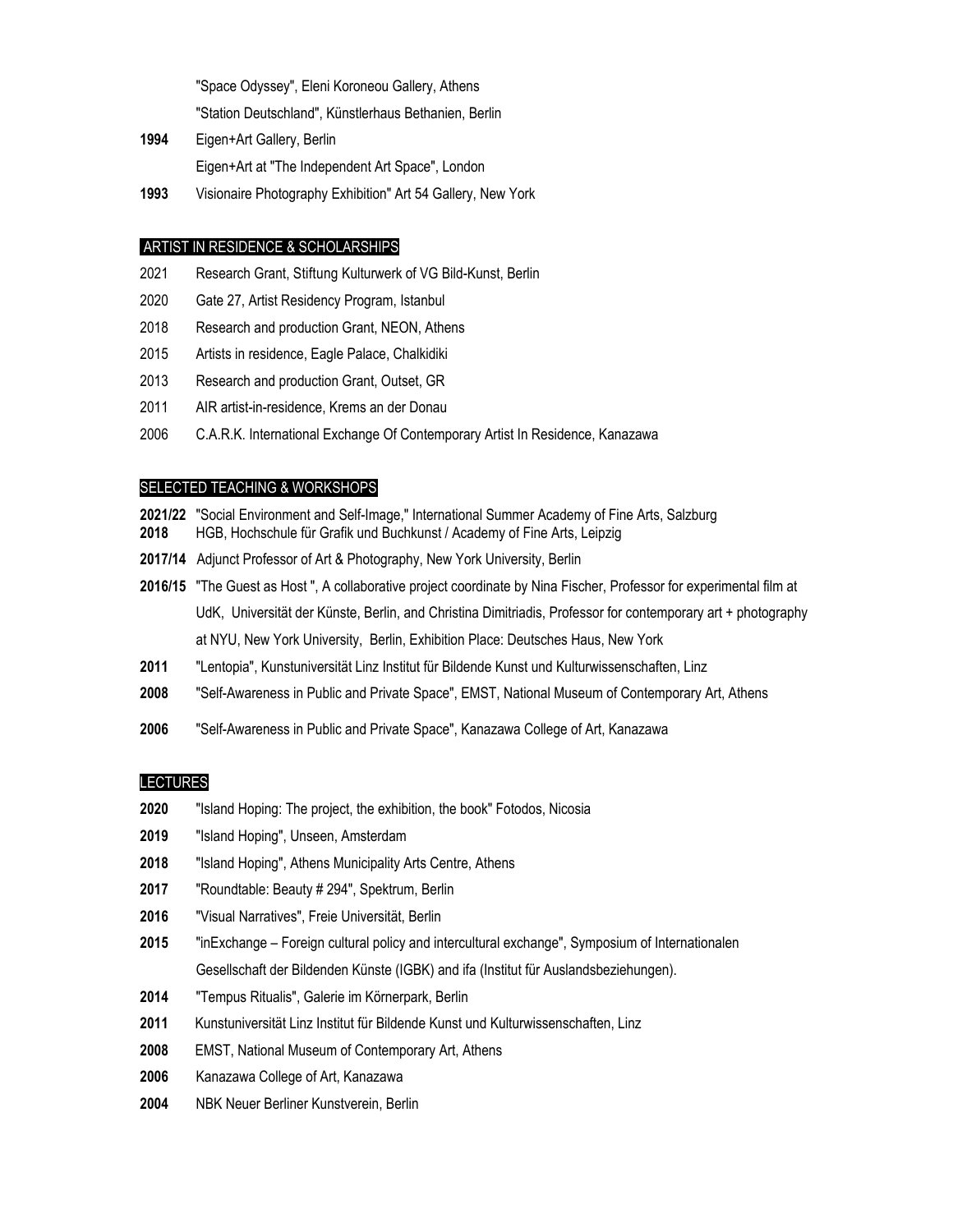## REVIEWS & ARTICLES

**2022** "Christina Dimitriadis is lulled by the calm rocking of the sea", February 15, C41 Magazine, Milan Devid Gualandris, "Photographer Christina Dimitriadis reimagines the individual and collective histories of the Aegean Sea", Frebruar 7, IGNANT, Berlin **2021** Maria Panayiotou "The Islets of the Aegean", Phileleftheros newspaper, February 23, Cyprus **2020** Madina Tlostanova, Walter Mignolo, Christina Dimitriadis, "On other possibilities for philosophy and humanity", EAST EAST, October - December, edition 2 Huw Oliver "Berlin's Artists are turning their balconies into open-air galleries", April 21, Time Out, London Carlie Porterfield, "Berlin Artists Transform Balconies During Coronavirus Lockdown",15 April Forbes,

Jersey City

Claudia von Duehren, " Berlins Balkonen blüht die Kunst", April 12, BZ, Berlin

- **2019** Jude Stewart,"The Process :Christina Dimitriadis, Island Hoping In which an artist discusses making a particular work", The Believer, October 1st, 2019, Issue 127 Kimberly Bradley, "Christina Dimitriadis - Island Hoping", Art Agenda, February 1st, New York
- **2018** Marilena Astrapellou, " From Moralis to Freud Notes for the most remarkable exhibition 2018 ", To Vima & Vima online, Sunday, December 30, Athens Eleftheria Alavanou, "Christina Dimitriadis – Meet an Artist", Electra magazine, Issue 23, December, Athens Marilena Astrapellou, "Sculptures that float", Vimagazino & Vima online, 6 November, Athens
- **2017** Ingo Arend, "eine geschlossene Gesellschaft", TAZ, 22 August, Berlin
- **2015** Barbara Piwowarska, "Christina Dimitriadis Technologies of the Self", Wall Street International, 8 April, Emilia Dłużewska, "Fotografia w kryzysie. Wystawa Christiny Dimitriadis", Wyborcza.pl / Warszawa / Kultura, 11 April, Warsaw
- **2014** Irmgard Berner, "Das Ei von Thessaloniki", Berliner Zeitung, 9 November, Berlin Birgit Rieger, "Gemeinschaftsrituale in Zeiten der Krise", Der Tagesspiegel, 30 October, Berlin Ingeborg Wiensowski, "Kunst zur Griechenland-Krise: Großartige Dinge werden passieren", Spiegel Online - Kultur, 28 October, Hamburg Jennifer Allen, "What happened to the Sisterhood", Mousse Magazine, Issue 44, Summer, Milan Ingo Arend, "Eine neue Work-Life-Balance", TAZ, 27 June, Berlin Klea Charitou, "South likes: Tempus Ritualis at CACT, Thessaloniki "South as a State of Mind Online, Summer 2014, Athens
- **2013** Ingeborg Wiensowski, Berliner Schau "Erogenous Zone": Hier backt die Künstlerin nackt, Spiegel Online Kultur , 2 April, Hamburg
- **2012** Jakub Swirz, "Wierze w duchy pamieci Christina Dimitriadis", Kikimora, Summer, Warsaw Daniela Tomasovsky, "Christina Dimitriadis", Morgen, Februar, Vienna
- **2008** Amanda Michalopoulou, "Christina Dimitriadis", Gourmed, 2 April, Berlin Daniel Boese, "Berlin – Christina Dimitriadis", Artforum, artforum.com, Critic´s Picks, 14 March, New York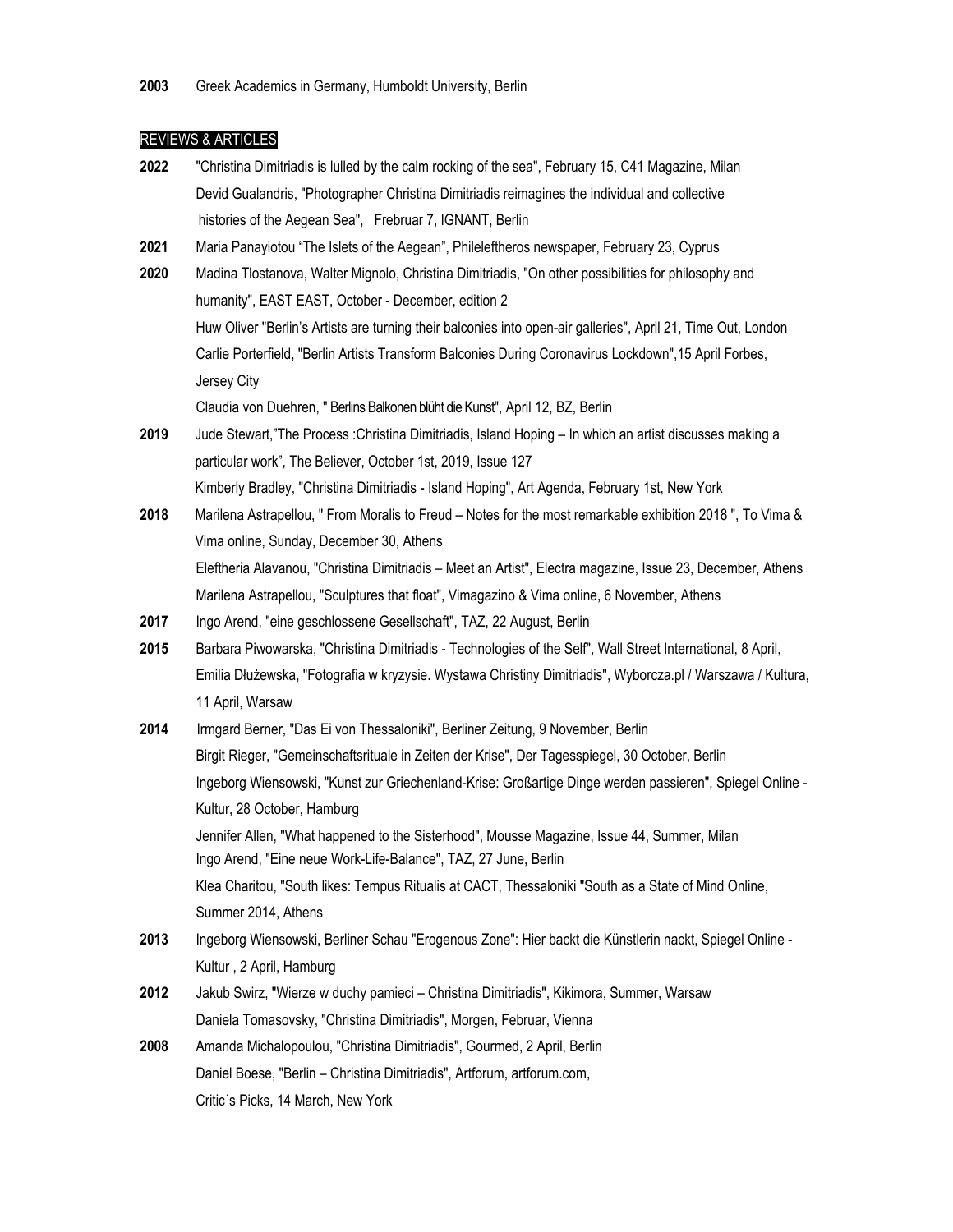Kimberly Bradley, "artnet.de digest", Artnet Magazine, 14 February, New York

- **2007** Katerina Gregos, "Artists Dictionary A Survey of Contemporary Greek Art", Flash Art, International Magazine, Issue 256, October, Milan
- **2006** Marina Fokidis, "I remember all of you", Glow Magazine, Issue 02, February, Thessaloniki Giota Konstantatou, "Oblivion's exercises", Highlights Magazine, Issue 20, January Athens
- **2005** Marina Fokidis, "I'll remember all of you", LifO Magazine,15 January, Athens Lena Evaggelou, "Staging Photography", Nea Newspaper, 26-27 February, **Thessaloniki**
- **2004** Alexandra Koroxenidis, "'Obscure Passages' of life from inward, reflective viewpoint", Kathimerini Newspaper, English Edition, Arts & Leisure, 22 January, Athens
	- Natasha Adamou, "Christina Dimitriadis", Time Out Athens Magazine, Issue 46, January, Athens
- **2000** Midori Matsui, "Christina Dimitriadis", Studio Voice Magazine, June, Tokyo Yukio Kondo "Christina Dimitriadis", Ryuko Tsushin, June, Tokyo
- **1999** Sania Papa, "The private spaces of Christina Dimitriadis", Pancelinos/Makedonia Newspaper, December, Thessaloniki
- **1998** Haridina Karaindrou, "Christina Dimitriadis: Outdoor Portraits of Reclining Women", Arti Magazine, Volume 29, Athens

 Helena Papadopoulos, "Outdoor Portraits of Reclining Women", Camera Austria, Magazine, Forum, Graz Natalie Hadjiantoniou,"Contemporary Odalisques", Eleftherotypia, Newspaper, 16 January, Athens Maria Maragou, "After Photography", Eleftherotypia Newspaper, 5 February, Athens

**1997** Peter M. Hornung, "Graesk kunst fort ajour", Politiken Newspaper, 10 June Kopenhagen, Karen Louise, Juhl Christensen, "At vaere eller ikke vaere...graesk", Jyllands-Posten Newspaper, 13 June, Odense Annette Tietenberg, "Mit doppelten Boden", Frankfurter Allgemeine Zeitung Newspaper, 1 March, Frankfurt

Harald Fricke, "Kunst in Berlin: Christina Dimitriadis", Die Tageszeitung

Newspaper, 1 March, Berlin

Elfi Kreis, "Aus der Bild geschichen", Der Tagesspiegel Newspaper, 1 March, Berlin

- **1996** Emily Tsingou, "Christina Dimitriadis", Flash Art Magazine, January/February, Milan Katherina Gregos, "Spring Collection", Art Magazine, January/February, Athens Emily Tsingou "Some dots on the map: Art in the 90s ", London Magazine, April, London Katherina Gregos, "Spring Collection", Zing Magazine, Autumn/Winter, New York
- **1995** Helena Papadopoulos, "Christina Dimitriadis, Lila Polenaki", Arti Magazine, Volume 24, Athens
- **1993** Visionaire Magazine, No.8 Spring, May, New York

# SELECTED BIBLIOGRAPHY

- **2019** "Island Hoping," Monographic book, Published by Meta / Books Amsterdam, Texts: Övul Ö Durmusoglu, Kimberly Bradley, Dennys Zacharopoulos
- **2017** "Hellenism Globalization", Dorothea Kontolezidou, Edition Saixpirikon, Thessaloniki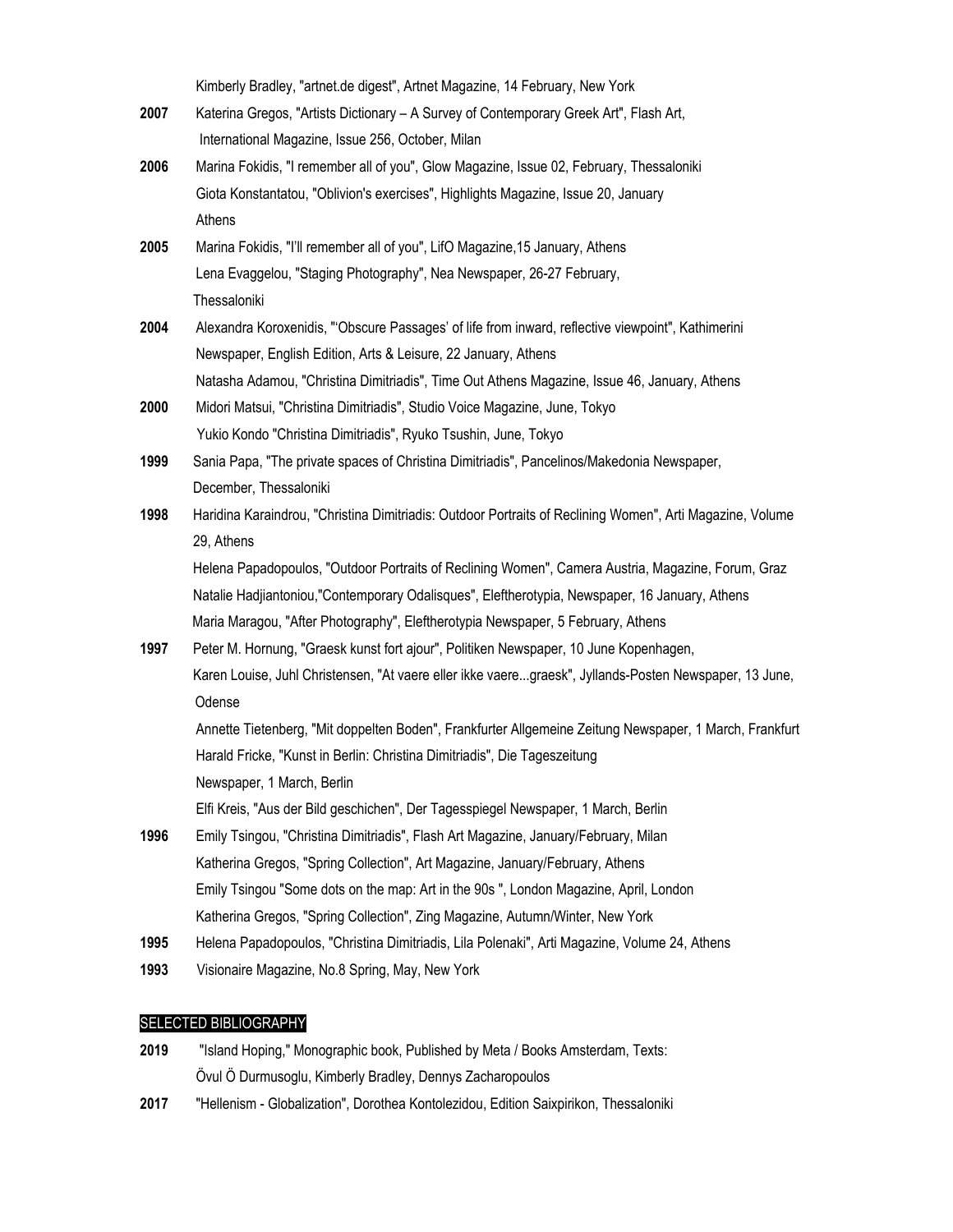| 2015 | "Technologies of the Self", Monographic catalogue, Essay by Barbara Piwowarska, Galeria Studio, Warsaw       |
|------|--------------------------------------------------------------------------------------------------------------|
| 2014 | "The Desire of Freedom", Essay by Denys Zacharopoulos Macedonian Museum of Contemporary Art,                 |
|      | Thessaloniki                                                                                                 |
| 2011 | "A Rock and a Hard Place", Curators: Paolo Colombo, Mahita El Bacha Urieta, Marina Fokidis, Text: Milan      |
|      | Kundera, Thessaloniki                                                                                        |
|      | "Σύγχρονη Ελληνίδα", Curator & Text: Marina Fokidis, Athens                                                  |
|      | "Polyglossia", Curator: Marilena Karra, Text: Anne Haun, Athens                                              |
| 2010 | "Time Within Us", Essay by Christina Dimitriadis Istanbul Modern, Museum of Modern Art, Istanbul             |
| 2009 | "Mediterranean", Palazzo Rospigliosi, Rome                                                                   |
|      | "Die anderen Städte", IBA Stadtumbau 2010, Band 8: Stadt und Migration, Edition Bauhaus, Essay by Anne       |
|      | Haun, Dessau                                                                                                 |
| 2008 | "10 Aspects of Hellenic photography", Essay by Christopher Marinos, Theatre de la Photograpie et d l'        |
|      | Image, Nice                                                                                                  |
|      | "Women Only", Essay by Sotiris Bahtsetzis, Margaris Foundation, Amfilochia                                   |
|      | "Transexperiences", Essay by Anne Haun, 798 Space, Beijing                                                   |
| 2007 | "In Present Tense", Essay by Dafni Vitali, EMST, Athens                                                      |
|      | "Neue Heimat- Contemporary Art in Berlin", Essay by Bettina Maria Busse, Berlinische Galerie, Berlin         |
|      | "Heterotopias: Recreation maid in Greece", Essay by Christina Dimitriadis, Alatza Imaret, First Contemporary |
|      | Art Biennale of Thessaloniki, Thessaloniki                                                                   |
|      | "Opening Hours", Metaxourgio, Athen                                                                          |
|      | "Turbulence", Essay by Marina Fokidis, 3rd Auckland Triennial, Auckland                                      |
| 2006 | "The Athens Effect: The Photographic Image in Contemporary Art", Essay by Alexandra                          |
|      | Moschovi, Fondazione Mudima, Milan                                                                           |
|      | "Crossing the Borders", State Museum of Contemporary Art, Thessaloniki                                       |
|      | "An Outing", Beltsios Collection, Contemporary Art in Greece in the 21st Century, Trikala                    |
|      | "Positive Charges", Thessaloniki Center of Contemporary Art, Essay by Christina Dimitriadis, Thessaloniki    |
| 2005 | "Caravanserai Artistic Exchanges", International Forum of Visual Art & Art Events, Contemporary Art          |
|      | Center of Caucasus, Tbilisi                                                                                  |
|      | "The Gesture. A Visual Library in Progress", Quarter, The New Center of Contemporary Art in Florence, Italy  |
|      | & Macedonian Museum of Contemporary Art, Thessaloniki                                                        |
| 2004 | "Berliner Zimmer", Kodra, Thessaloniki                                                                       |
|      | "Any Place Any", Essay by Harry Marandi, Macedonian Museum of Contemporary Art, Thessaloniki                 |
|      | "Breakthrough", Alcala 31, Madrid                                                                            |
|      | "Varianti Impresive - Forme d'arte in atto e a venire" Biennale Europea Arti Visive, La Spezia               |
|      | "The spirit of the family", Photographic Center, Skopelos                                                    |
| 1999 | "The Passion and the Wave", 6th International Istanbul Biennial, Essay by Helena Papadopoulos, Istanbul      |
|      | "La Casa, Il Corpo, Il Cuore", Essay by Sania Papa, Museum Moderne Kunst Stiftung Ludwig, Vienna             |
|      |                                                                                                              |

**1997** "Distanz und Domizil", Essay by Annette Tietenberg, Städtische Galerie Rähnitzgasse, Dresden